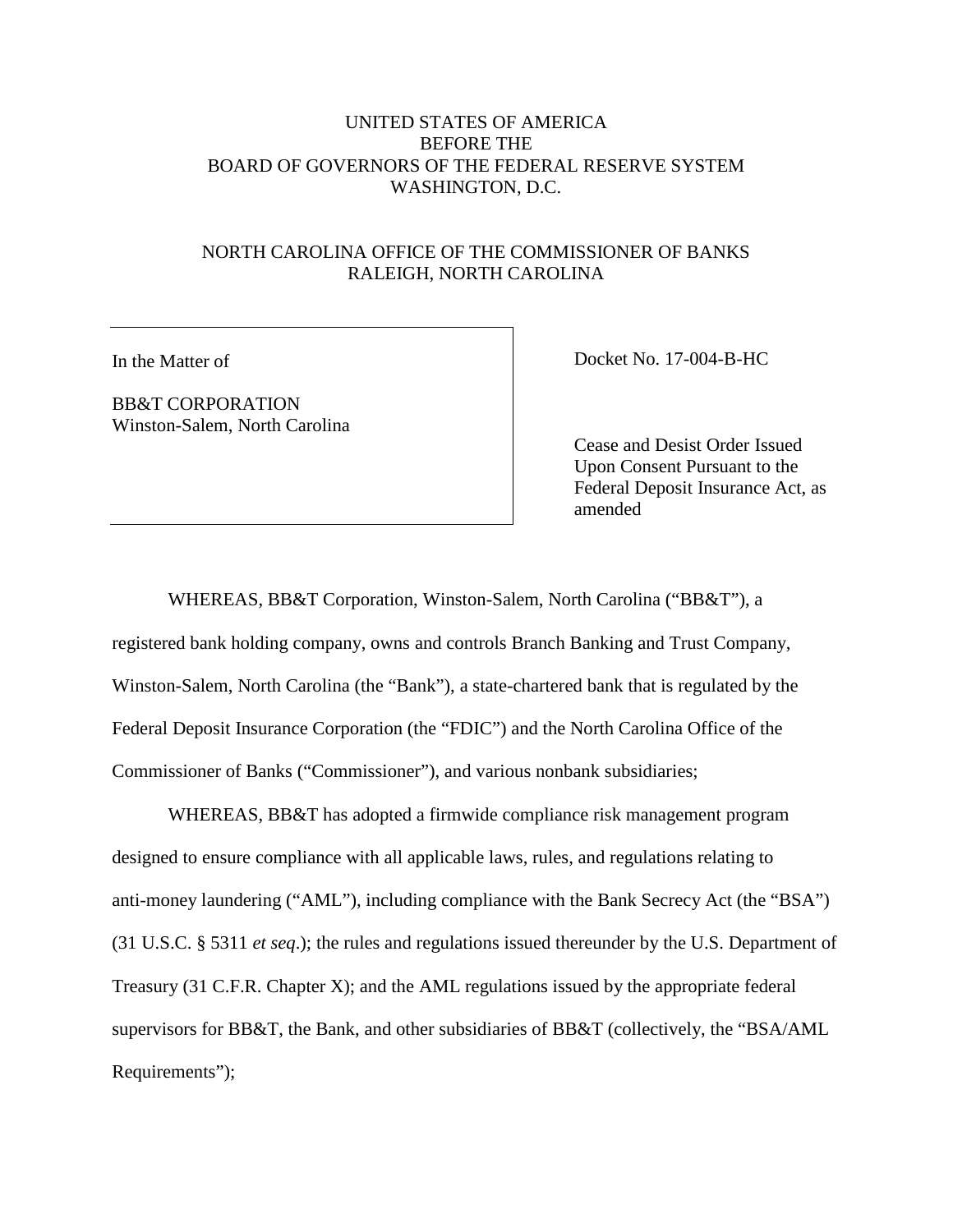WHEREAS, the Bank has consented to the issuance of a Consent Order by the FDIC and the Commissioner designed to remedy deficiencies in the Bank's BSA/AML compliance program (the "FDIC Consent Order");

WHEREAS, the most recent inspection of BB&T conducted by the Federal Reserve Bank of Richmond (the "Reserve Bank") identified significant deficiencies in BB&T's firmwide compliance program with respect to compliance with the BSA/AML Requirements;

WHEREAS, BB&T, the Board of Governors of the Federal Reserve System (the "Board of Governors"), the Commissioner, and the Reserve Bank have the common goals that BB&T, on a firmwide basis, operates in compliance with all applicable federal and state laws, rules, and regulations regarding the BSA/AML Requirements, and that BB&T implements an effective firmwide compliance risk management program that is commensurate with BB&T's compliance risk profile;

WHEREAS, BB&T, the Board of Governors and the Commissioner have mutually agreed to enter into this consent Cease and Desist Order (the "Order"); and

WHEREAS, on January 24, 2017, the boards of directors of BB&T adopted a resolution authorizing Kelly S. King, to enter into this Order on behalf of BB&T and consent to compliance with each and every provision of this Order by BB&T and to waive any and all rights that BB&T may have pursuant to section 8 of the Federal Deposit Insurance Act, as amended (the "FDI Act") (12 U.S.C. § 1818), including, but not limited to: (i) the issuance of a notice of charges on any matters set forth in this Order; (ii) a hearing for the purpose of taking evidence on any matters set forth in this Order; (iii) judicial review of this Order; and (iv) challenge or contest, in any manner, the basis, issuance, validity, terms, effectiveness or enforceability of the Order or any provision hereof.

 $\mathfrak{D}$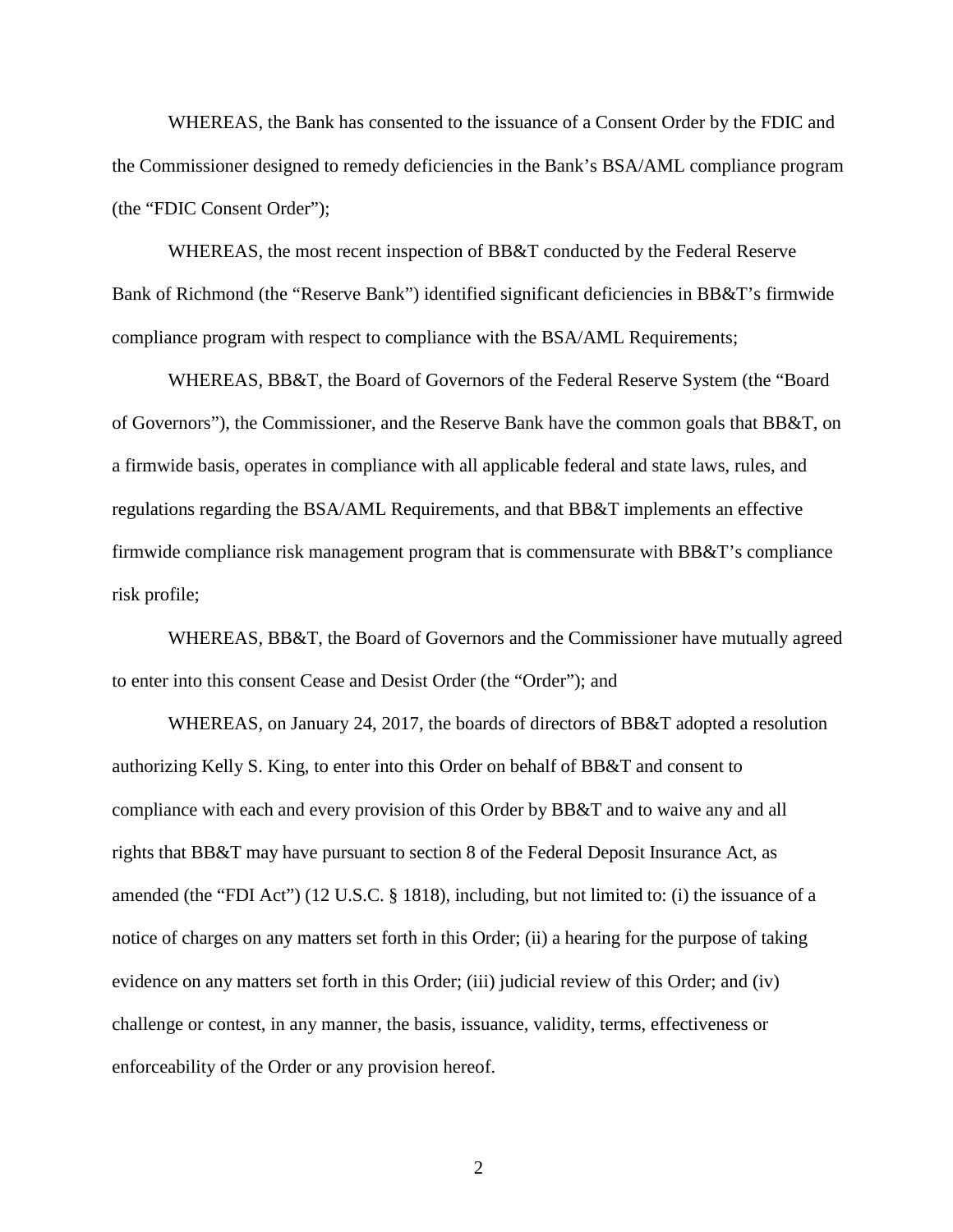NOW, THEREFORE, it is hereby ordered that, before the filing of any notices, or taking of any testimony or adjudication of or finding on any issues of fact or law herein, and solely for the purpose of settling this matter without a formal proceeding being filed and without the necessity for protracted or extended hearings or testimony, pursuant to sections 8(b)(1) and (3) of the FDI Act (12 U.S.C.  $\S$  $\S$ 1818(b)(1) and 1818(b)(3)), BB&T shall cease and desist and take affirmative action as follows:

#### **Source of Strength**

1. The board of directors of BB&T shall take appropriate steps to fully utilize BB&T's financial and managerial resources, pursuant to section 38A of the FDI Act (12 U.S.C. § 1831*o*-1) and section 225.4(a) of Regulation Y of the Board of Governors (12 C.F.R. § 225.4(a)), to serve as a source of strength to the Bank, including, but not limited to, taking steps to ensure that the Bank complies with the FDIC Consent Order and any other supervisory action taken by the FDIC or the Commissioner.

#### **Board Oversight**

2. Within 60 days of this Order, BB&T's board of directors shall submit a written plan to strengthen board oversight of BB&T's firmwide compliance risk management program with regard to compliance with the BSA/AML Requirements acceptable to the Reserve Bank and Commissioner. The plan shall describe the actions that the board of directors will take to improve BB&T's compliance risk management with regard to the BSA/AML Requirements, including, but not limited to, measures to ensure that compliance risk is effectively managed across BB&T, including within and across business lines, support units, and legal entities. The plan shall, at a minimum, address, consider, and include:

3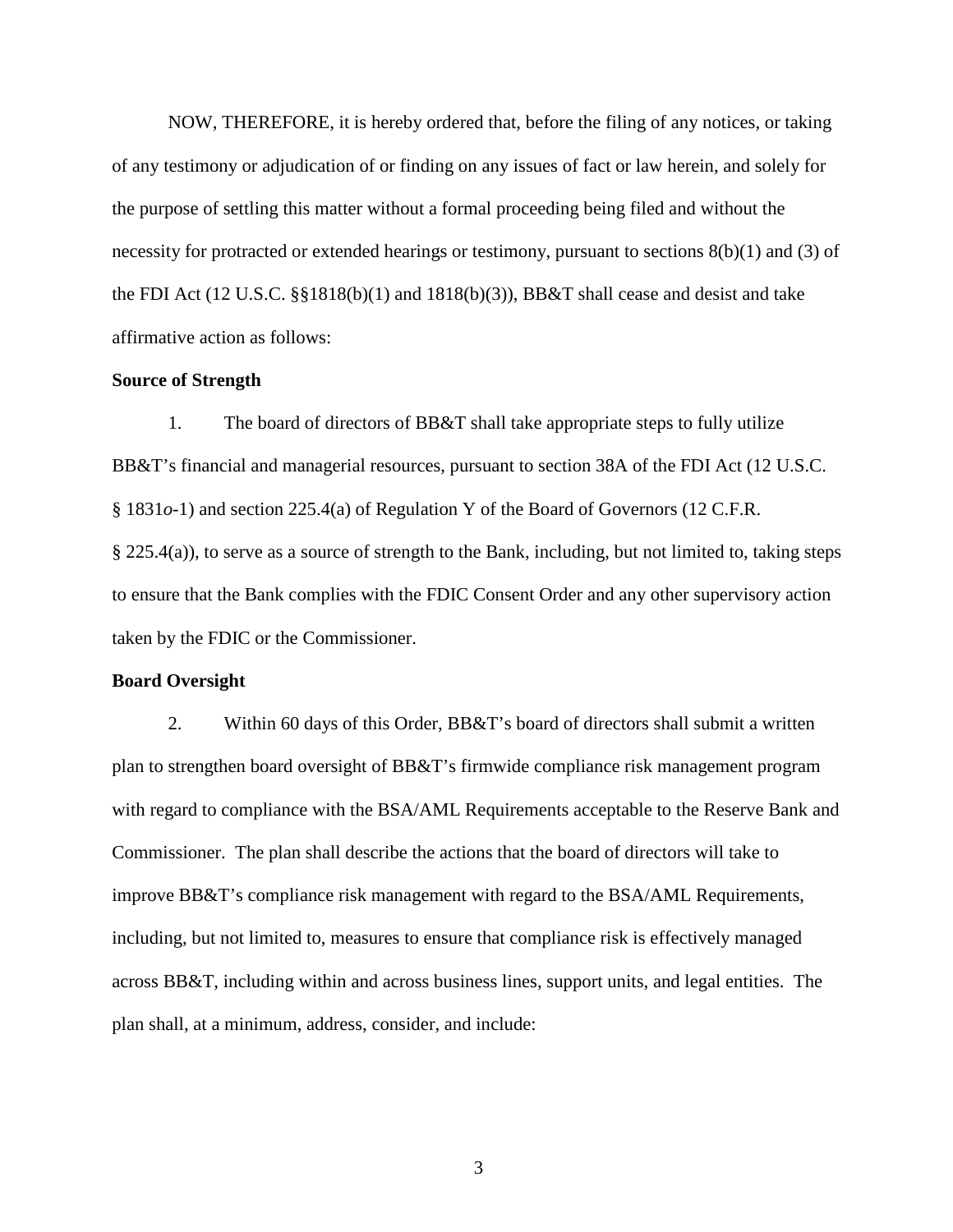(a) funding for qualified and trained personnel, systems, and other resources needed to operate a compliance risk management program with regard to the BSA/AML Requirements that is commensurate with the compliance risk profile of the organization and that fully addresses the organization's compliance risks on a timely and effective basis;

(b) measures to ensure adherence to approved BSA/AML compliance policies, procedures, and standards;

(c) improvements to internal controls, policies, procedures, and processes with respect to the organization's programs for customer identification, customer due diligence, enhanced due diligence, as applicable, and, suspicious activity monitoring and reporting; and

(d) steps to improve the information and reports that will be regularly reviewed by the board of directors regarding compliance with the BSA/AML Requirements, and the status and results of measures taken, or to be taken, by senior officers to remediate outstanding compliance issues and to comply with this Order.

#### **Compliance Risk Management Program**

3. Within 60 days of this Order, BB&T shall submit a written plan to improve BB&T's firmwide compliance risk management program with regard to the BSA/AML Requirements acceptable to the Reserve Bank and Commissioner. The plan shall, at a minimum, address, consider, and include:

(a) the scope and frequency of BSA/AML compliance risk assessments;

(b) comprehensive BSA/AML risk assessment processes, including clearly defined parameters regarding acceptable risks associated with specific types of customers or businesses;

4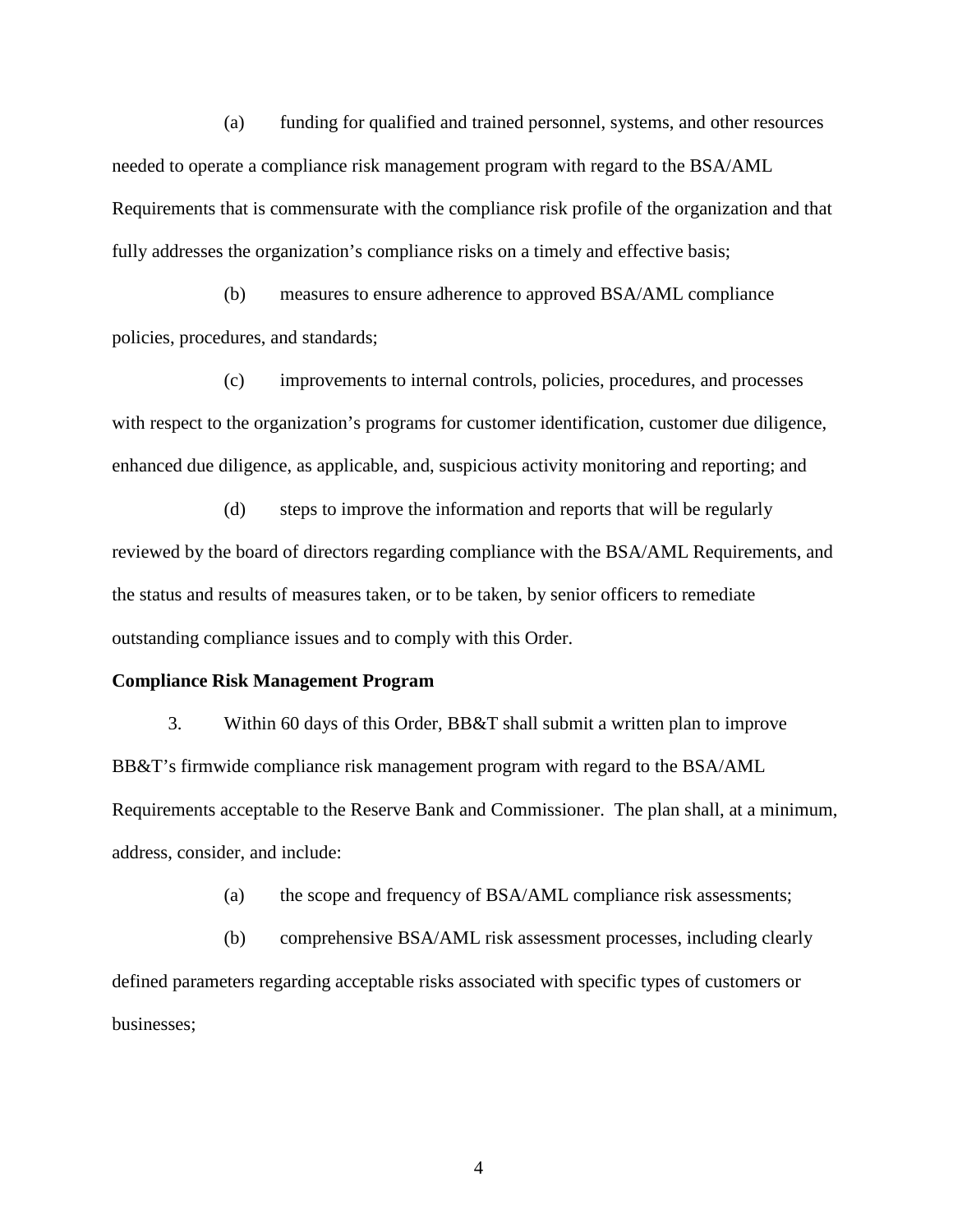(c) identification of all business lines, activities, and products to ensure that such business lines, activities, and products are appropriately risk-rated and included in the firmwide BSA/AML risk assessments;

(d) enhanced written policies, procedures, and compliance risk management standards;

(e) the duties and responsibilities of compliance personnel for each business line, program, and legal entity regarding the BSA/AML compliance function, including the reporting lines within BB&T, and between BB&T and its business lines and legal entities;

(f) a process for periodically reevaluating staffing needs in relation to the organization's compliance risk profile;

(g) measures to ensure compliance and improve accountability within all business lines and legal entities and their respective compliance functions;

(h) measures to ensure BSA/AML issues are appropriately tracked, escalated, and reviewed by appropriate senior management;

(i) procedures for the periodic testing of the effectiveness of the compliance risk management program; and

(j) consistency with the Board of Governors' guidance regarding Compliance Risk Management Programs and Oversight at Large Banking Organizations with Complex Compliance Profiles, dated October 16, 2008 (SR 08-8).

#### **Progress Reports**

4. Within 30 days after the end of each calendar quarter following the date of this Order, BB&T's board of directors, or an authorized committee thereof, shall submit to the Reserve Bank and Commissioner written progress reports detailing the form and manner of all

5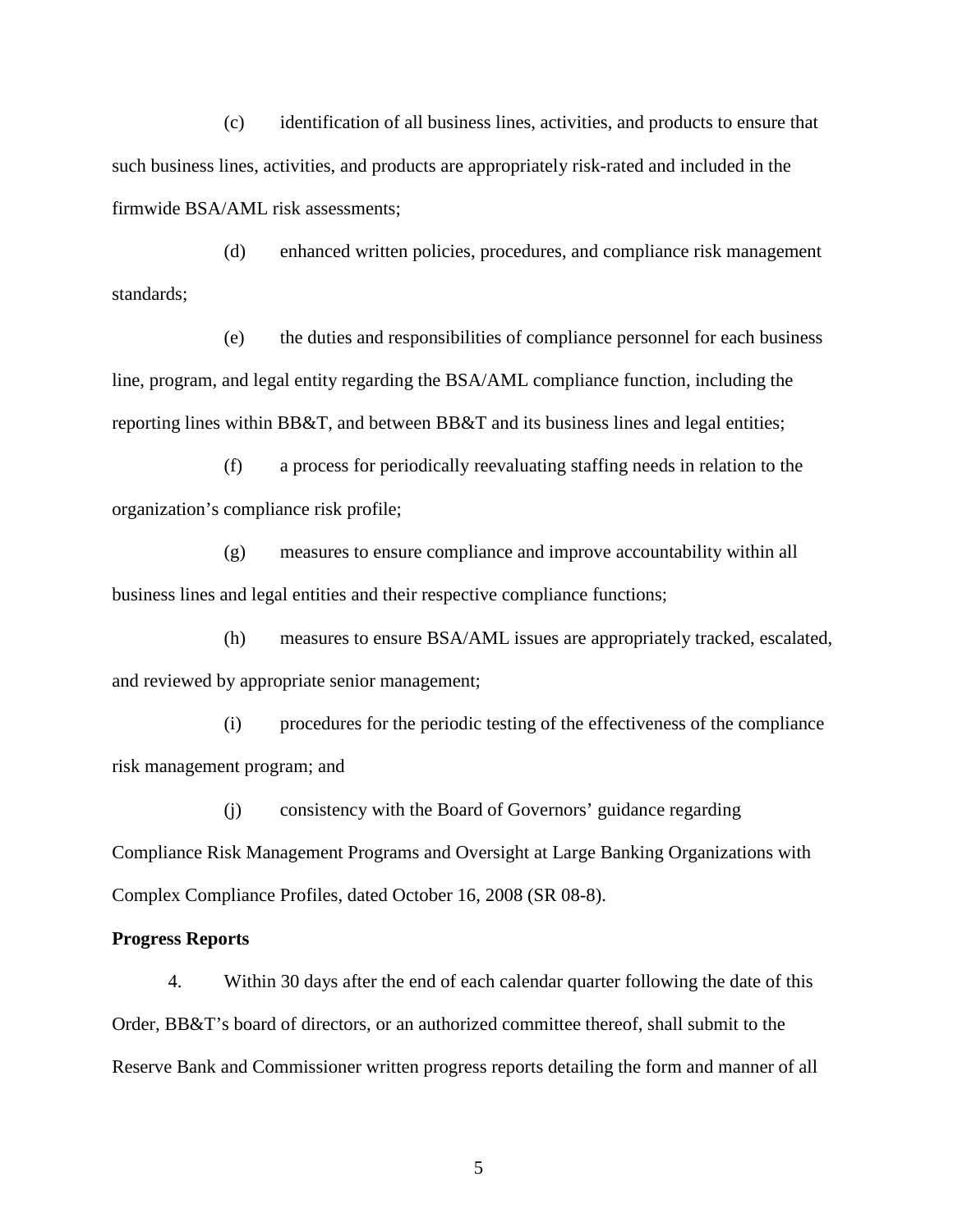actions taken to secure compliance with this Order, a timetable and schedule to implement specific remedial actions to be taken, and the results thereof. The Reserve Bank and Commissioner may, in writing, discontinue the requirement for progress reports or modify the reporting schedule.

### **Approval and Implementation of Plans**

5. (a) BB&T shall submit written plans that are acceptable to the Reserve Bank and Commissioner within the applicable time periods set forth in paragraphs 2,3,4, and 5 of this Order. Each plan shall contain a timeline for full implementation of the plan or program with specific deadlines for the completion of each component of the plan or program.

(b) Within 10 days of approval by the Reserve Bank and Commissioner, BB&T shall adopt the approved plans. Upon adoption, BB&T shall promptly implement the approved plans, and thereafter fully comply with them.

(c) During the term of this Order, the approved plans shall not be amended or

rescinded without the prior written approval of the Reserve Bank and Commissioner.

## **Communications**

- 6. All communications regarding this Order shall be sent to:
	- (a) Kelly S. King Chairman and Chief Executive Officer BB&T Corporation P.O. Box 1250 Winston-Salem, North Carolina 27102
	- (b) Phillip C. Watts LFI CPC Federal Reserve Bank of Richmond P.O. Box 30248 Charlotte, North Carolina 28230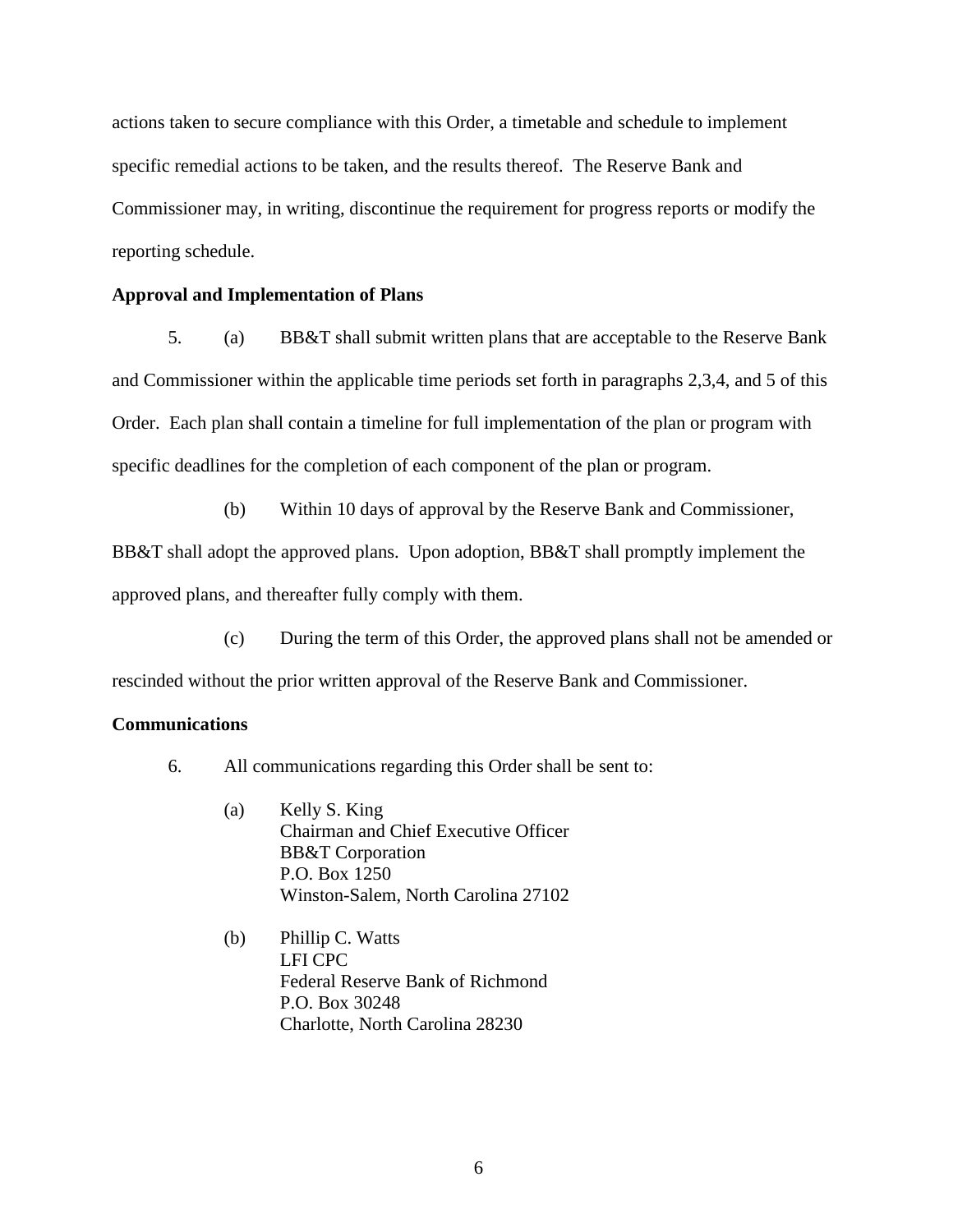(c) Ray Grace Commissioner of Banks North Carolina Commissioner of Banks 4309 Mail Service Center Raleigh, North Carolina 27699

### **Miscellaneous**

7. Notwithstanding any provision of this Order to the contrary, the Reserve Bank and Commissioner may, in their discretion, grant written extensions of time to BB&T to comply with any provision of this Order.

8. The provisions of this Order shall be binding on BB&T and each of its institutionaffiliated parties, as defined in sections 3(u) and 8(b)(3) of the FDI Act (12 U.S.C. §§ 1813(u) and 1818(b)(3)), in their capacities as such, and their successors and assigns.

9. Each provision of this Order shall remain effective and enforceable until stayed,

modified, terminated, or suspended in writing by the Reserve Bank and Commissioner.